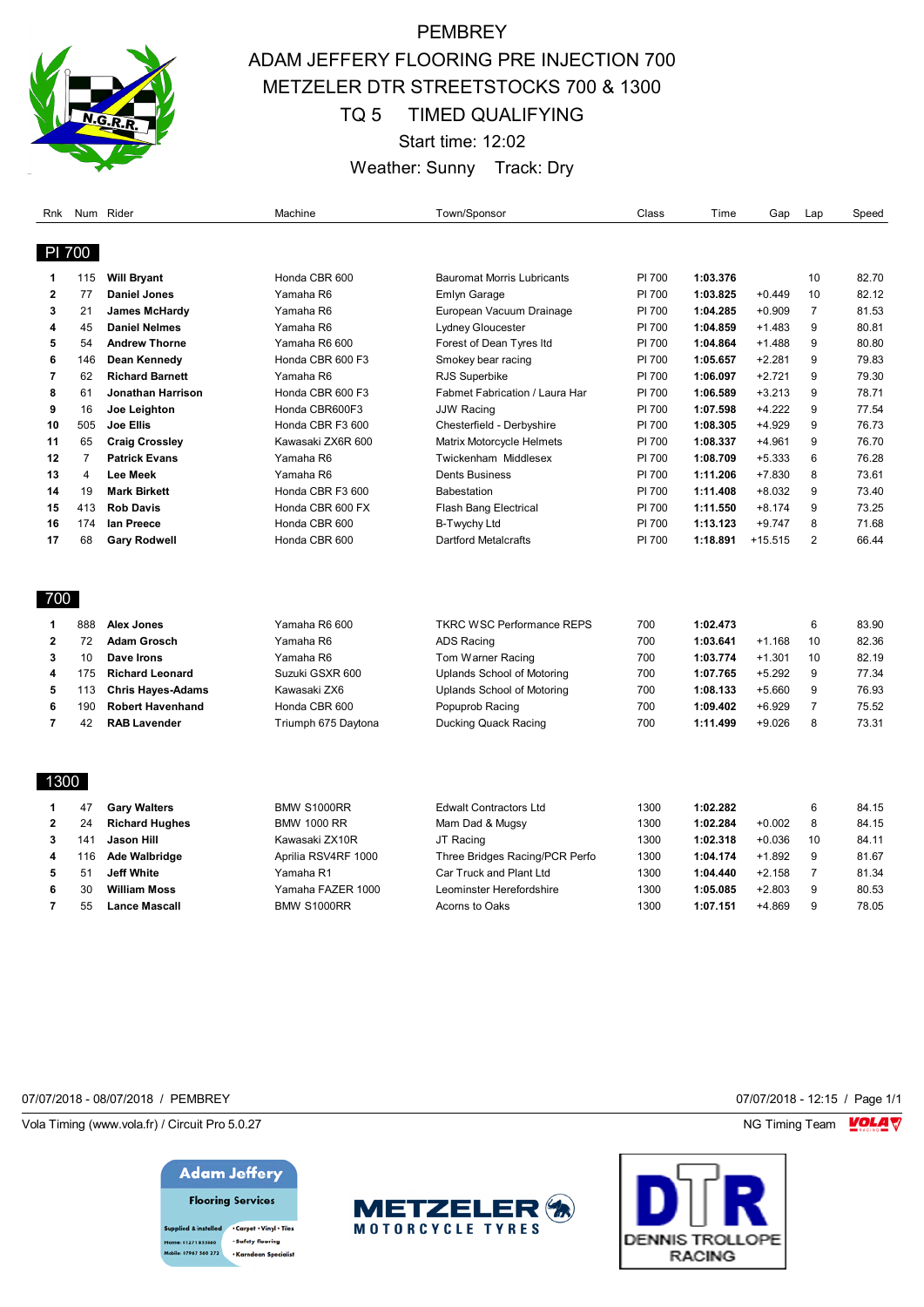

 Adam Grosch **START** 

 **1:04.545 1:04.211** 1:04.515 **1:03.641** 1:04.037 1:04.555 1:04.582 1:07.466 1:17.182

 Ade Walbridge **START** 

> **1:06.370 1:04.174** 1:05.141 1:05.968 1:04.777 1:05.202 1:06.368 1:05.689

 Alex Jones **START** 

> **1:03.354 1:03.169 1:02.998 1:02.830 1:02.473**

 Andrew Thorne **START** 

 **1:07.800** 1:11.671 **1:05.630**

## **PEMBREY** ADAM JEFFERY FLOORING PRE INJECTION 700 METZELER DTR STREETSTOCKS 700 & 1300 TQ 5 TIMED QUALIFYING LAP TIMES

| Lap | Time     |
|-----|----------|
| 5   | 1:04.864 |
| 6   | 1:05.199 |
| 7   | 1 05 821 |
| 8   | 1 05 036 |
| g   | 1:06.145 |

 Chris Hayes-Adams **START** 

 **1:12.595 1:09.866** 1:10.367 1:10.231 **1:09.783 1:09.762 1:08.133** 1:08.348

 Craig Crossley START

> **1:13.828 1:10.790** 1:11.979 1:11.798 **1:09.886 1:08.597** 1:09.070 **1:08.337**

 $\overline{1}$ 

|   | <b>Daniel Nelmes</b> |
|---|----------------------|
|   |                      |
|   | <b>START</b>         |
| 1 |                      |
| 2 | 1:07.619             |
| 3 | 1:07.017             |
| 4 | 1:06.449             |
| 5 | 1:07.192             |
| 6 | 1:06.686             |
| 7 | 1:05.754             |
| 8 | 1:05.144             |
| 9 | 1:04.859             |
|   |                      |

Lap Time

**1:03.825**

| Dave Irons |              |  |  |  |
|------------|--------------|--|--|--|
|            | <b>START</b> |  |  |  |
| 1          |              |  |  |  |
| 2          | 1:04.439     |  |  |  |
| 3          | 1:04.219     |  |  |  |
| 4          | 1.04478      |  |  |  |
| 5          | 1:03.774     |  |  |  |
| 6          | 1.04515      |  |  |  |
| 7          | $1.04$ 115   |  |  |  |
| 8          | 1.05.908     |  |  |  |
| 9          | 1:05.357     |  |  |  |
| 10         | 1.05432      |  |  |  |
|            |              |  |  |  |

| Dean Kennedy |              |  |  |  |
|--------------|--------------|--|--|--|
|              | <b>START</b> |  |  |  |
| 1            |              |  |  |  |
| 2            | 1:08.311     |  |  |  |
| 3            | 1:08.088     |  |  |  |
| 4            | 1:08 145     |  |  |  |
| 5            | 1:05.657     |  |  |  |
| 6            | 1.05970      |  |  |  |
| 7            | 1.06104      |  |  |  |
| 8            | 1:08.909     |  |  |  |
| 9            | 1.05669      |  |  |  |
|              |              |  |  |  |

| Daniel Jones |  |  |  |  |
|--------------|--|--|--|--|
| <b>START</b> |  |  |  |  |
|              |  |  |  |  |
|              |  |  |  |  |
|              |  |  |  |  |
|              |  |  |  |  |
|              |  |  |  |  |
|              |  |  |  |  |
|              |  |  |  |  |
|              |  |  |  |  |
|              |  |  |  |  |
|              |  |  |  |  |

07/07/2018 - 08/07/2018 / PEMBREY 07/07/2018 - 12:14 / Page 1/3

Vola Timing (www.vola.fr) / Circuit Pro 5.0.27 NG Timing Team NG Timing Team NG Timing Team NG Timing Team NG

**Adam Jeffery Flooring Services** 

. Carpet . Vinyl . Tiles · Safety flooring 01271 855860 **bile: 07967 560 272** - Karndean Specialis



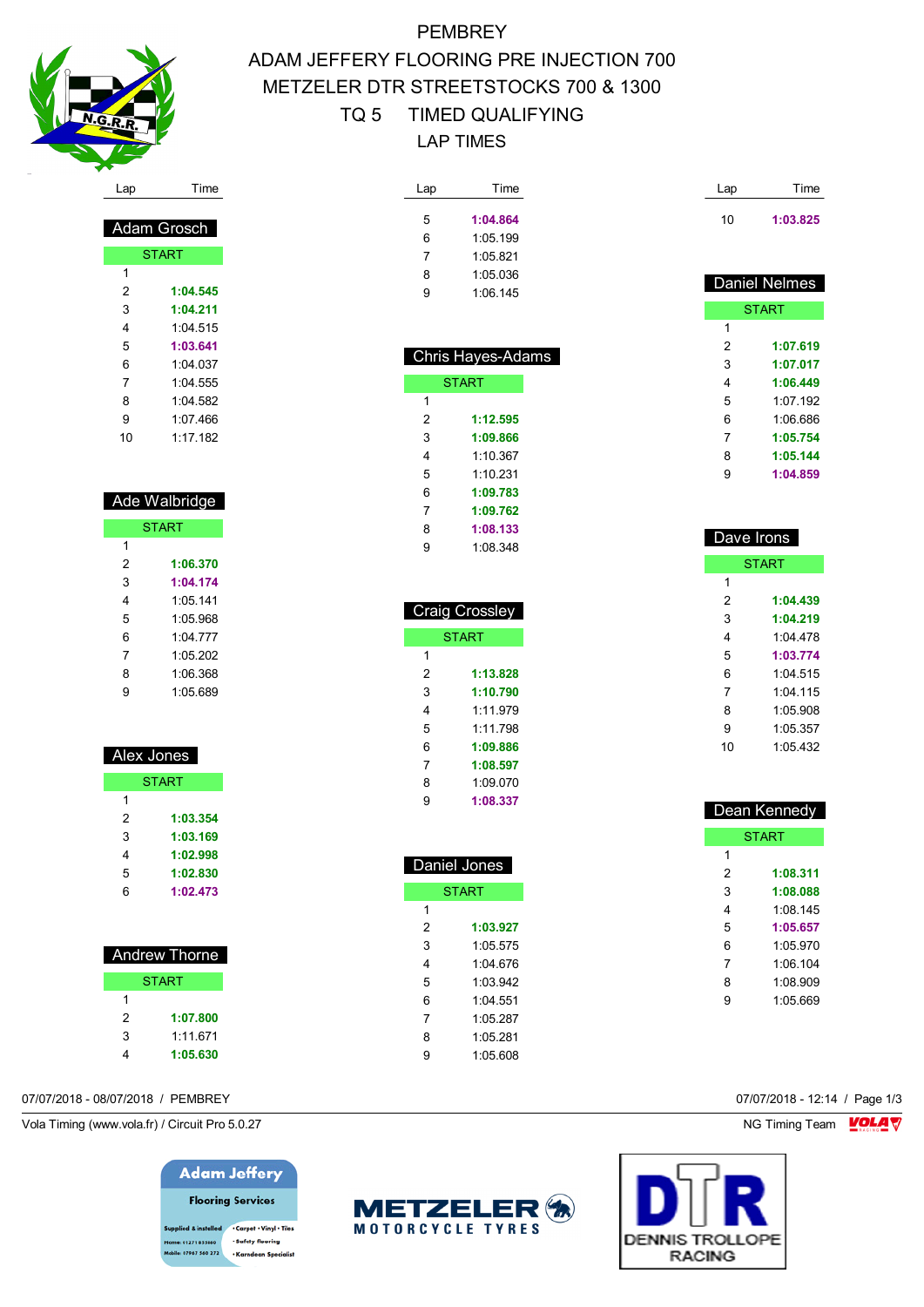PEMBREY ADAM JEFFERY FLOORING PRE INJECTION 700 METZELER DTR STREETSTOCKS 700 & 1300 TQ 5 TIMED QUALIFYING LAP TIMES

| Lap | Time                |
|-----|---------------------|
|     |                     |
|     | <b>Gary Rodwell</b> |
|     | <b>START</b>        |
| 1   |                     |
| 2   | 1:18.891            |
|     |                     |
|     |                     |
|     | <b>Gary Walters</b> |
|     | <b>START</b>        |
| 1   |                     |
|     |                     |

| 2  | 1:04.030 |
|----|----------|
| 3  | 1:02.282 |
| 4  | 1.02 464 |
| 5  | 1:03.124 |
| ิค | 1:02.887 |

| lan Preece   |          |  |  |  |
|--------------|----------|--|--|--|
| <b>START</b> |          |  |  |  |
| 1            |          |  |  |  |
| 2            | 1:17.408 |  |  |  |
| 3            | 1:16.343 |  |  |  |
| 4            | 1:14.050 |  |  |  |
| 5            | 1:13.249 |  |  |  |
| 6            | 1:13.191 |  |  |  |
| 7            | 1.13820  |  |  |  |
| ጸ            | 1:13.123 |  |  |  |
|              |          |  |  |  |

| James McHardy |          |  |  |  |
|---------------|----------|--|--|--|
| <b>START</b>  |          |  |  |  |
| 1             |          |  |  |  |
| 2             | 1:04.755 |  |  |  |
| 3             | 1.04.993 |  |  |  |
| 4             | 1:04.721 |  |  |  |
| 5             | 1:05 101 |  |  |  |
| 6             | 1:04.285 |  |  |  |
|               | 1:05.985 |  |  |  |

| Jason Hill   |          |  |  |  |
|--------------|----------|--|--|--|
| <b>START</b> |          |  |  |  |
| 1            |          |  |  |  |
| 2            | 1:03.325 |  |  |  |
| 3            | 1:02.704 |  |  |  |
| 4            | 1:03 226 |  |  |  |
| 5            | 1:02.590 |  |  |  |
| 6            | 1:02.501 |  |  |  |
| 7            | 1:03.056 |  |  |  |
| 8            | 1.03.374 |  |  |  |
| 9            |          |  |  |  |
| 10           | 1:02.318 |  |  |  |
|              |          |  |  |  |

| Lap        | Time         |
|------------|--------------|
|            |              |
| Jeff White |              |
|            | <b>START</b> |
| 1          |              |
| 2          | 1:07.992     |
| 3          | 1:07.556     |
| 4          | 1:06.141     |
| 5          | 1:05.076     |
| 6          | 1:05 299     |
| 7          | 1:04.440     |

| Joe Ellis |              |
|-----------|--------------|
|           | <b>START</b> |
| 1         |              |
| 2         | 1:10.177     |
| 3         | 1:09.202     |
| 4         | 1.10930      |
| 5         | 1:09.270     |
| 6         | 1.09897      |
| 7         | 1:08.305     |
| 8         | 1:10.440     |
| 9         | 1:09.410     |

| Joe Leighton |          |
|--------------|----------|
| <b>START</b> |          |
| 1            |          |
| 2            | 1:14.598 |
| 3            | 1:08.840 |
| 4            | 1.10.351 |
| 5            | 1.11637  |
| 6            | 1:08.780 |
| 7            | 1:20.386 |
| 8            | 1:08.226 |
| 9            | 1:07.598 |

| Jonathan Harrison    |              |
|----------------------|--------------|
|                      | <b>START</b> |
| 1                    |              |
| 2                    | 1:08.842     |
| 3                    | 1:08.012     |
| 4                    | 1:07.839     |
| 5                    | 1:07.657     |
| 6                    | 1:06.819     |
| 7                    | 1:07.806     |
| 8                    | 1:07.607     |
| 9                    | 1:06.589     |
|                      |              |
|                      |              |
| <b>Lance Mascall</b> |              |
|                      |              |
|                      | <b>START</b> |
| 1                    |              |

| Lap | Time     |
|-----|----------|
|     | 1:09.225 |
| 2   |          |
| 3   | 1:07.151 |
| 4   | 1.07819  |
| 5   | 1:07.590 |
| 6   | 1:08.175 |
| 7   | 1.07876  |
| 8   | 1.09.355 |
| 9   | 1.11705  |
|     |          |

| Lee Meek |              |
|----------|--------------|
|          | <b>START</b> |
| 1        |              |
| 2        | 1:25.589     |
| 3        | 1:12.488     |
| 4        | 1:11.313     |
| 5        | 1:11.206     |
| 6        | 1:12 180     |
| 7        | 1:11.227     |
| 8        | 1:11.855     |

| <b>Mark Birkett</b> |          |
|---------------------|----------|
| <b>START</b>        |          |
| 1                   |          |
| 2                   | 1:13.271 |
| 3                   | 1:11.847 |
| 4                   | 1.12821  |
| 5                   | 1:12 838 |
| 6                   | 1.12634  |
| 7                   | 1.13408  |
| 8                   | 1:13.079 |
| g                   | 1:11.408 |

| <b>Patrick Evans</b> |              |
|----------------------|--------------|
|                      | <b>START</b> |
| 1                    |              |
| 2                    | 1:09.954     |
| 3                    | 1:08.891     |
| 4                    | 1:08.709     |
| 5                    | 1:09.156     |
| հ                    | 1:08.936     |

| <b>RAB Lavender</b> |              |
|---------------------|--------------|
|                     | <b>START</b> |
| 1                   |              |
| 2                   | 1:17.607     |
| 3                   | 1:15.893     |
| 4                   | 1:13.627     |
| 5                   | 1:13.219     |
| 6                   | 1:12.327     |
|                     | 1:12.306     |

Vola Timing (www.vola.fr) / Circuit Pro 5.0.27

07/07/2018 - 08/07/2018 / PEMBREY

07/07/2018 - 12:14 / Page 2/3<br>NG Timing Team  $\frac{\text{VOLA}}{\text{V}}$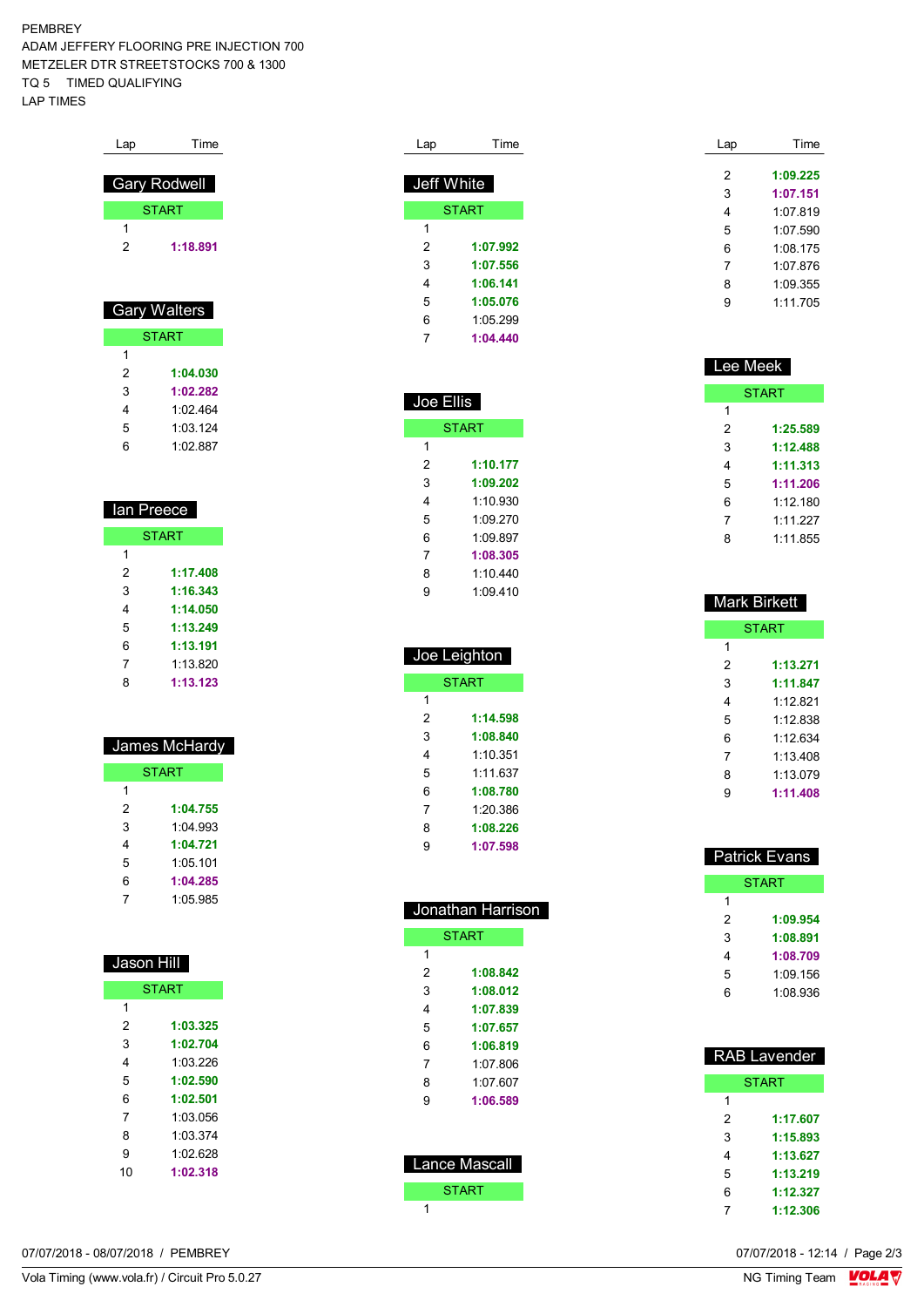PEMBREY ADAM JEFFERY FLOORING PRE INJECTION 700 METZELER DTR STREETSTOCKS 700 & 1300 TQ 5 TIMED QUALIFYING LAP TIMES

| Time     |
|----------|
| 1:11.499 |
|          |

| <b>Richard Barnett</b> |              |
|------------------------|--------------|
|                        | <b>START</b> |
| 1                      |              |
| 2                      | 1:09.834     |
| 3                      | 1:06.576     |
| 4                      | 1:08.341     |
| 5                      | 1:06.681     |
| 6                      | 1:08.143     |
| 7                      | 1.07 807     |
| 8                      | 1.07 017     |
| 9                      | 1:06.097     |

| <b>Richard Hughes</b> |          |
|-----------------------|----------|
| <b>START</b>          |          |
| 1                     |          |
| 2                     | 1:03.253 |
| 3                     | 1:02.663 |
| 4                     | 1:02.284 |
| 5                     | 1:03.692 |
| 6                     | 1.02 788 |
| 7                     | 3:30,472 |
| 8                     | 1.02941  |

| Richard Leonard |              |  |
|-----------------|--------------|--|
|                 | <b>START</b> |  |
| 1               |              |  |
| 2               | 1:08.418     |  |
| 3               | 1:09 683     |  |
| 4               | 1:07.765     |  |
| 5               | 1:07.976     |  |
| 6               | 1:08 175     |  |
| 7               | 1.08.505     |  |
| 8               | 1.09016      |  |
| g               | 1:08.375     |  |

| <u>Rob Davis</u> |          |  |  |
|------------------|----------|--|--|
| <b>START</b>     |          |  |  |
| 1                |          |  |  |
| 2                | 1:13.047 |  |  |
| 3                | 1:11.810 |  |  |
| 4                | 1.12422  |  |  |
| 5                | 1:11.550 |  |  |
| 6                | 1.11774  |  |  |
| 7                | 1.13607  |  |  |
| 8                | 1 13 541 |  |  |
| 9                | 1:12 858 |  |  |

| Lap | Time             |
|-----|------------------|
|     |                  |
|     | Robert Havenhand |
|     | <b>START</b>     |
| 1   |                  |
| 2   | 1:09.402         |
| 3   | 1.11.349         |
| 4   | 1.12543          |
| 5   | 1.12216          |
| 6   | 1.12888          |
|     | 1 13 427         |

| <b>Will Bryant</b> |              |  |  |
|--------------------|--------------|--|--|
|                    | <b>START</b> |  |  |
| 1                  |              |  |  |
| 2                  | 1:04.775     |  |  |
| 3                  | 1:04.493     |  |  |
| 4                  | 1:04.243     |  |  |
| 5                  | 1:03.376     |  |  |
| 6                  | 1:04 778     |  |  |
| 7                  | 1:03.546     |  |  |
| 8                  | 1:03 408     |  |  |
| 9                  | 1.03952      |  |  |
| 10                 | 1:05.635     |  |  |

| <b>William Moss</b> |              |  |  |
|---------------------|--------------|--|--|
|                     | <b>START</b> |  |  |
| 1                   |              |  |  |
| 2                   | 1:08.324     |  |  |
| 3                   | 1:07.569     |  |  |
| 4                   | 1:07.184     |  |  |
| 5                   | 1:06.296     |  |  |
| 6                   | 1:05.085     |  |  |
| 7                   | 1.06253      |  |  |
| 8                   | 1:05.364     |  |  |
| 9                   | 1:05.509     |  |  |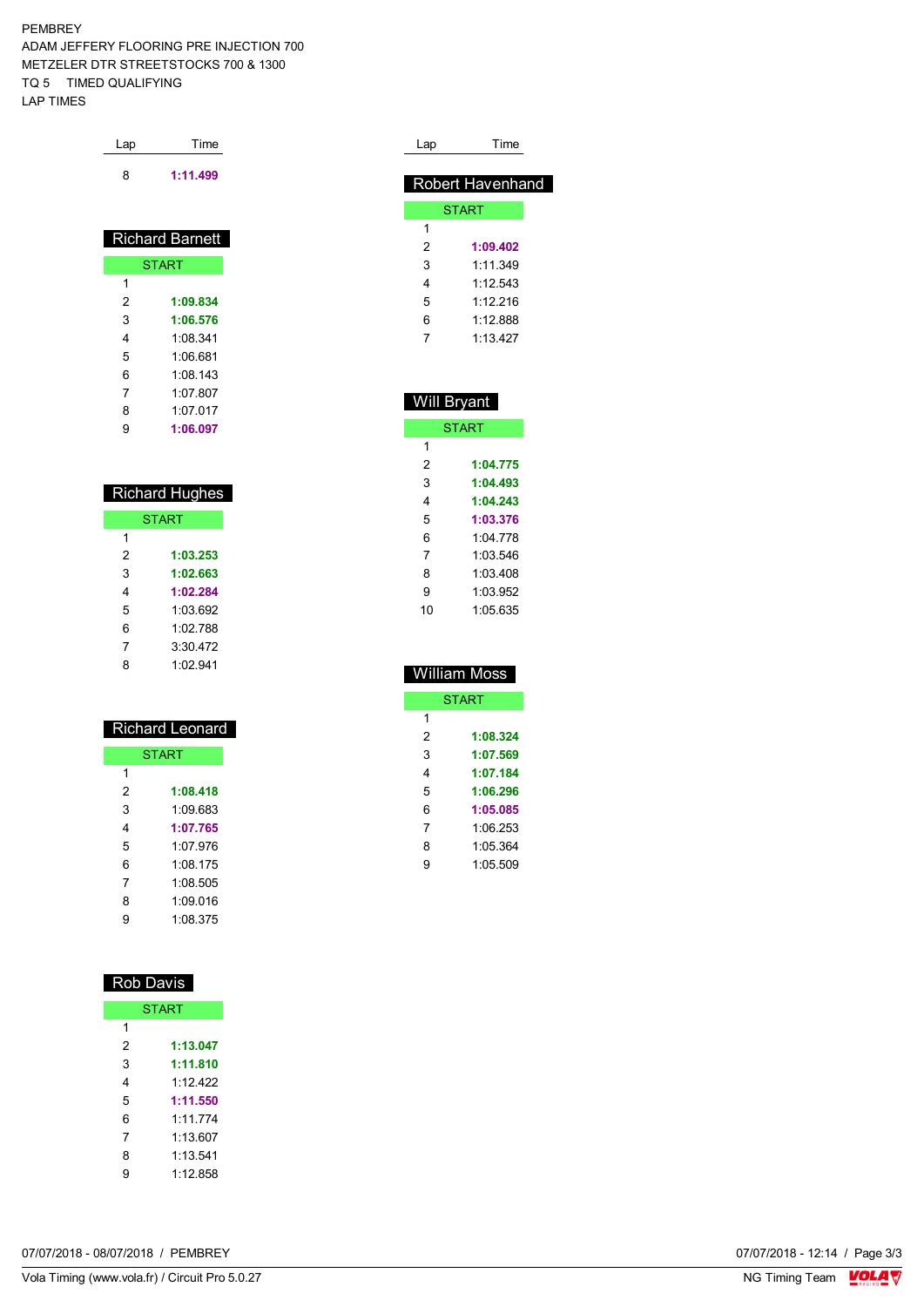

# **PEMBREY** ADAM JEFFERY FLOORING PRE INJECTION 700 METZELER DTR STREETSTOCKS 700 & 1300 RACE 15 ROUND 9 - RACE 1 STARTING GRID

10 Laps = 14.560 Km

|        |     | - Pole -            |                         |                       |                   |                     |                      |
|--------|-----|---------------------|-------------------------|-----------------------|-------------------|---------------------|----------------------|
| $-1 -$ | 47  | Gary Walters        | 24                      | <b>Richard Hughes</b> | 141               | Jason Hill          |                      |
| $-2-$  |     | 888                 | Alex Jones              | 115                   | Will Bryant       | 72                  | Adam Grosch          |
| $-3-$  | 10  | Dave Irons          | 77                      | Daniel Jones          | 116               | Ade Walbridge       |                      |
| $-4-$  |     | 21                  | James McHardy           | 51                    | Jeff White        | 45                  | <b>Daniel Nelmes</b> |
| $-5-$  | 54  | Andrew Thorne       | 30                      | William Moss          | 146               | Dean Kennedy        |                      |
| $-6-$  |     | 62                  | <b>Richard Barnett</b>  | 61                    | Jonathan Harrison | 55                  | Lance Mascall        |
| $-7-$  | 16  | Joe Leighton        | 175                     | Richard Leonard       | 113               | Chris Hayes-Adams   |                      |
| $-8-$  |     | 505                 | Joe Ellis               | 65                    | Craig Crossley    | $\overline{7}$      | <b>Patrick Evans</b> |
| $-9-$  | 190 | Robert Havenhand    | $\overline{\mathbf{4}}$ | Lee Meek              | 19                | <b>Mark Birkett</b> |                      |
| $-10-$ |     | 42                  | RAB Lavender            | 413                   | Rob Davis         | 174                 | Ian Preece           |
| $-11-$ | 68  | <b>Gary Rodwell</b> |                         |                       |                   |                     |                      |

07/07/2018 - 08/07/2018 / PEMBREY 07/07/2018 - 12:17 / Page 1/1

Vola Timing (www.vola.fr) / Circuit Pro 5.0.27 **NG Timing Team Monet Constructs of the Structs of Timing Team Monet Constructs** 



· Safety flooring 01271 855860 .<br>Ie: 07967 560 272 -<br>Karadean Specialis



**DENNIS TROLLOPE RACING**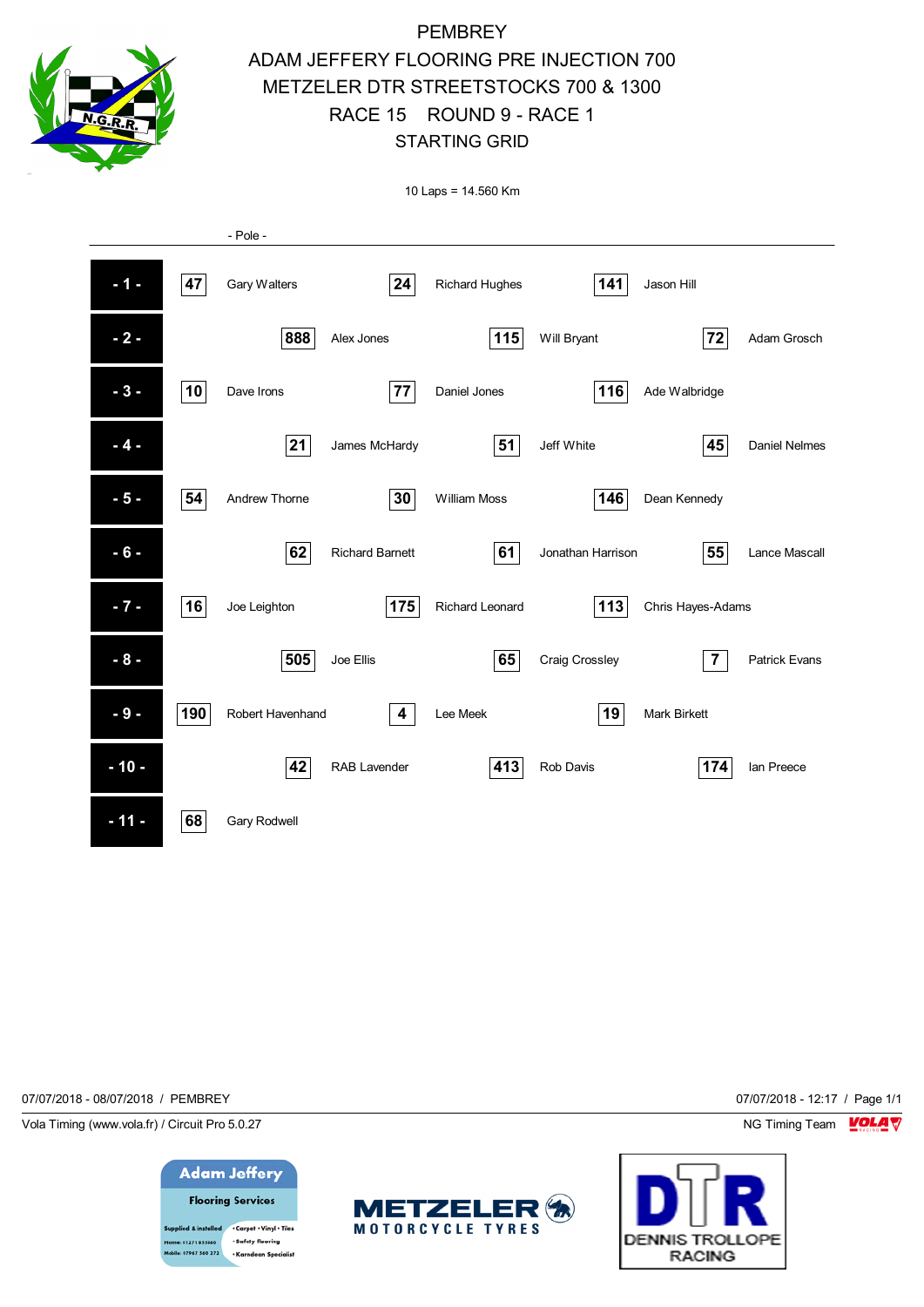

## **PEMBREY** ADAM JEFFERY FLOORING PRE INJECTION 700 METZELER DTR STREETSTOCKS 700 & 1300 RACE 15 ROUND 9 - RACE 1 Start time: 15:25 Distance: 14.56 miles Weather: Sunny Track: Dry

| Rnk                     |                | Num Rider                            | Machine             | Class  | Town/Sponsor                      | Laps         | Time                 | Gap       | Speed | B.Lap          | Average |
|-------------------------|----------------|--------------------------------------|---------------------|--------|-----------------------------------|--------------|----------------------|-----------|-------|----------------|---------|
|                         | PI 700         |                                      |                     |        |                                   |              |                      |           |       |                |         |
| 1                       | 77             | <b>Daniel Jones</b>                  | Yamaha R6           | PI 700 | <b>Emlyn Garage</b>               | 10           | 10:45.562            |           | 82.99 | 1:03.154       | 81.19   |
| $\overline{2}$          | 21             | James McHardy                        | Yamaha R6           | PI 700 | European Vacuum Drainage          | 10           | $10:55.603 + 10.041$ |           | 81.36 | 1:04.420       | 79.95   |
| 3                       | 54             | <b>Andrew Thorne</b>                 | Yamaha R6 600       | PI 700 | Forest of Dean Tyres Itd          | 10           | 10:55.996            | $+10.434$ | 82.65 | 1:03.417       | 79.90   |
| 4                       | 146            | <b>Dean Kennedy</b>                  | Honda CBR 600 F3    | PI 700 | Smokey bear racing                | 10           | 11:00.372 +14.810    |           |       | 81.22 1:04.534 | 79.37   |
| 5                       | 45             | <b>Daniel Nelmes</b>                 | Yamaha R6           | PI 700 | Lydney Gloucester                 | 10           | 11:11.736            | $+26.174$ |       | 81.77 1:04.099 | 78.03   |
| 6                       | 62             | <b>Richard Barnett</b>               | Yamaha R6           | PI 700 | RJS Superbike                     | 10           | 11:17.911            | $+32.349$ | 80.20 | 1:05.353       | 77.31   |
| 7                       | 61             | <b>Jonathan Harrison</b>             | Honda CBR 600 F3    | PI 700 | Fabmet Fabrication / Laura Har    | 10           | 11:25.441            | +39.879   | 77.86 | 1:07.320       | 76.47   |
| 8                       | $\overline{7}$ | <b>Patrick Evans</b>                 | Yamaha R6           | PI 700 | Twickenham Middlesex              | 10           | 11:36.242            | +50.680   | 78.00 | 1:07.197       | 75.28   |
| 9                       | 16             | Joe Leighton                         | Honda CBR600F3      | PI 700 | <b>JJW Racing</b>                 | 10           | 11:36.786            | $+51.224$ | 78.69 | 1:06.606       | 75.22   |
| 10                      | 505            | Joe Ellis                            | Honda CBR F3 600    | PI 700 | Chesterfield - Derbyshire         | 10           | 11:38.913            | $+53.351$ |       | 77.62 1:07.525 | 74.99   |
| 11                      | 65             | <b>Craig Crossley</b>                | Kawasaki ZX6R 600   | PI 700 | Matrix Motorcycle Helmets         | 9            | 10:37.062            | $+1$ Lap  | 75.96 | 1:09.003       | 74.04   |
| 12                      | $\overline{4}$ | <b>Lee Meek</b>                      | Yamaha R6           | PI 700 | <b>Dents Business</b>             | 9            | 10:49.983            | +1 Lap    | 74.96 | 1:09.925       | 72.57   |
| 13                      | 19             | <b>Mark Birkett</b>                  | Honda CBR F3 600    | PI 700 | Babestation                       | 9            | 10:54.944            | +1 Lap    | 74.21 | 1:10.630       | 72.02   |
| 14                      | 413            | <b>Rob Davis</b>                     | Honda CBR 600 FX    | PI 700 | <b>Flash Bang Electrical</b>      | 9            | 10:55.274            | $+1$ Lap  | 74.59 | 1:10.271       | 71.99   |
| 15                      | 174            | lan Preece                           | Honda CBR 600       | PI 700 | <b>B-Twychy Ltd</b>               | 9            | 11:28.373            | $+1$ Lap  | 70.75 | 1:14.078       | 68.53   |
|                         |                |                                      |                     |        |                                   |              |                      |           |       |                |         |
|                         |                | Best lap: 77 Daniel Jones - 1:03.154 |                     |        |                                   |              |                      |           |       |                |         |
| <b>DNFs</b>             |                |                                      |                     |        |                                   |              |                      |           |       |                |         |
|                         |                |                                      | Honda CBR 600       | PI 700 | <b>Bauromat Morris Lubricants</b> |              |                      |           |       |                |         |
|                         | 115            | <b>Will Bryant</b>                   |                     |        |                                   |              |                      | +10 Laps  |       |                |         |
|                         |                |                                      |                     |        |                                   |              |                      |           |       |                |         |
| 700                     |                |                                      |                     |        |                                   |              |                      |           |       |                |         |
| 1                       | 888            | <b>Alex Jones</b>                    | Yamaha R6 600       | 700    | <b>TKRC WSC Performance REPS</b>  | 10           | 10:40.744            |           |       | 83.32 1:02.905 | 81.80   |
| 2                       | 10             | Dave Irons                           | Yamaha R6           | 700    | Tom Warner Racing                 | 10           | 10:45.625            | $+4.881$  | 82.87 | 1:03.245       | 81.18   |
| 3                       | 72             | <b>Adam Grosch</b>                   | Yamaha R6           | 700    | ADS Racing                        | 10           | 10:55.414            | $+14.670$ |       | 82.24 1:03.731 | 79.97   |
| 4                       | 175            | <b>Richard Leonard</b>               | Suzuki GSXR 600     | 700    | Uplands School of Motoring        | 10           | 11:20.460            | $+39.716$ | 78.63 | 1:06.655       | 77.03   |
| 5                       | 190            | <b>Robert Havenhand</b>              | Honda CBR 600       | 700    | Popuprob Racing                   | 9            | 10:46.670            | $+1$ Lap  | 75.28 | 1:09.628       | 72.94   |
| 6                       | 42             | <b>RAB Lavender</b>                  | Triumph 675 Daytona | 700    | Ducking Quack Racing              | $\mathbf{Q}$ | 11:06.987            | +1 Lap    |       | 73.53 1:11.280 | 70.72   |
|                         |                | Best lap: 888 Alex Jones - 1:02.905  |                     |        |                                   |              |                      |           |       |                |         |
|                         |                |                                      |                     |        |                                   |              |                      |           |       |                |         |
| DNFs                    |                |                                      |                     |        |                                   |              |                      |           |       |                |         |
|                         | 113            | <b>Chris Hayes-Adams</b>             | Kawasaki ZX6        | 700    | Uplands School of Motoring        |              |                      | +10 Laps  |       |                |         |
|                         |                |                                      |                     |        |                                   |              |                      |           |       |                |         |
| 1300                    |                |                                      |                     |        |                                   |              |                      |           |       |                |         |
|                         |                |                                      |                     |        |                                   |              |                      |           |       |                |         |
| 1                       | 47             | <b>Gary Walters</b>                  | <b>BMW S1000RR</b>  | 1300   | <b>Edwalt Contractors Ltd</b>     | 10           | 10:36.733            |           |       | 83.87 1:02.493 | 82.32   |
| $\overline{\mathbf{c}}$ | 141            | <b>Jason Hill</b>                    | Kawasaki ZX10R      | 1300   | JT Racing                         | 10           | 10:36.992            | $+0.259$  | 83.74 | 1:02.590       | 82.28   |
| 3                       | 24             | <b>Richard Hughes</b>                | <b>BMW 1000 RR</b>  | 1300   | Mam Dad & Mugsy                   | 10           | 10:37.560            | $+0.827$  | 83.62 | 1:02.683       | 82.21   |
| 4                       | 116            | <b>Ade Walbridge</b>                 | Aprilia RSV4RF 1000 | 1300   | Three Bridges Racing/PCR Perfo    | 10           | 10:51.786            | $+15.053$ |       | 82.02 1:03.901 | 80.41   |
| 5                       | 30             | <b>William Moss</b>                  | Yamaha FAZER 1000   | 1300   | Leominster Herefordshire          | 10           | 11:04.824            | $+28.091$ | 80.55 | 1:05.067       | 78.84   |
| 6                       | 51             | <b>Jeff White</b>                    | Yamaha R1           | 1300   | Car Truck and Plant Ltd           | 10           | $11:05.132 +28.399$  |           | 80.30 | 1:05.269       | 78.80   |
| 7                       | 55             | <b>Lance Mascall</b>                 | <b>BMW S1000RR</b>  | 1300   | Acorns to Oaks                    | 10           | 11:22.679            | $+45.946$ | 78.79 | 1:06.519       | 76.77   |

Best lap: 47 Gary Walters - 1:02.493

**PI700 - 92.5% of WINNER'S AVERAGE RACE SPEED - 75.10 mph 1300 - 92.5% of WINNER'S AVERAGE RACE SPEED - 76.15 mph 700 - 92.5% of WINNER'S AVERAGE RACE SPEED - 75.67 mph**

**No 68 Gary Rodwell - JUMP START +10 SECONDS**

**No 72 Adam Grosch - ESTABLISHED 700 CLASS LAP RECORD**

07/07/2018 - 08/07/2018 / PEMBREY 07/07/2018 - 15:45 / Page 1/2

Vola Timing (www.vola.fr) / Circuit Pro 5.0.27 NG Timing Team NG Timing Team NG Timing Team NG Timing Team NG

## **Adam Jeffery**



upplied & installed . Carpet . Vinyl . Tiles · Safety flooring 01271 855860 **Ie: 07967 560 272** · Karndean Specialist



DENNIS TROLLOPE **RACING** 

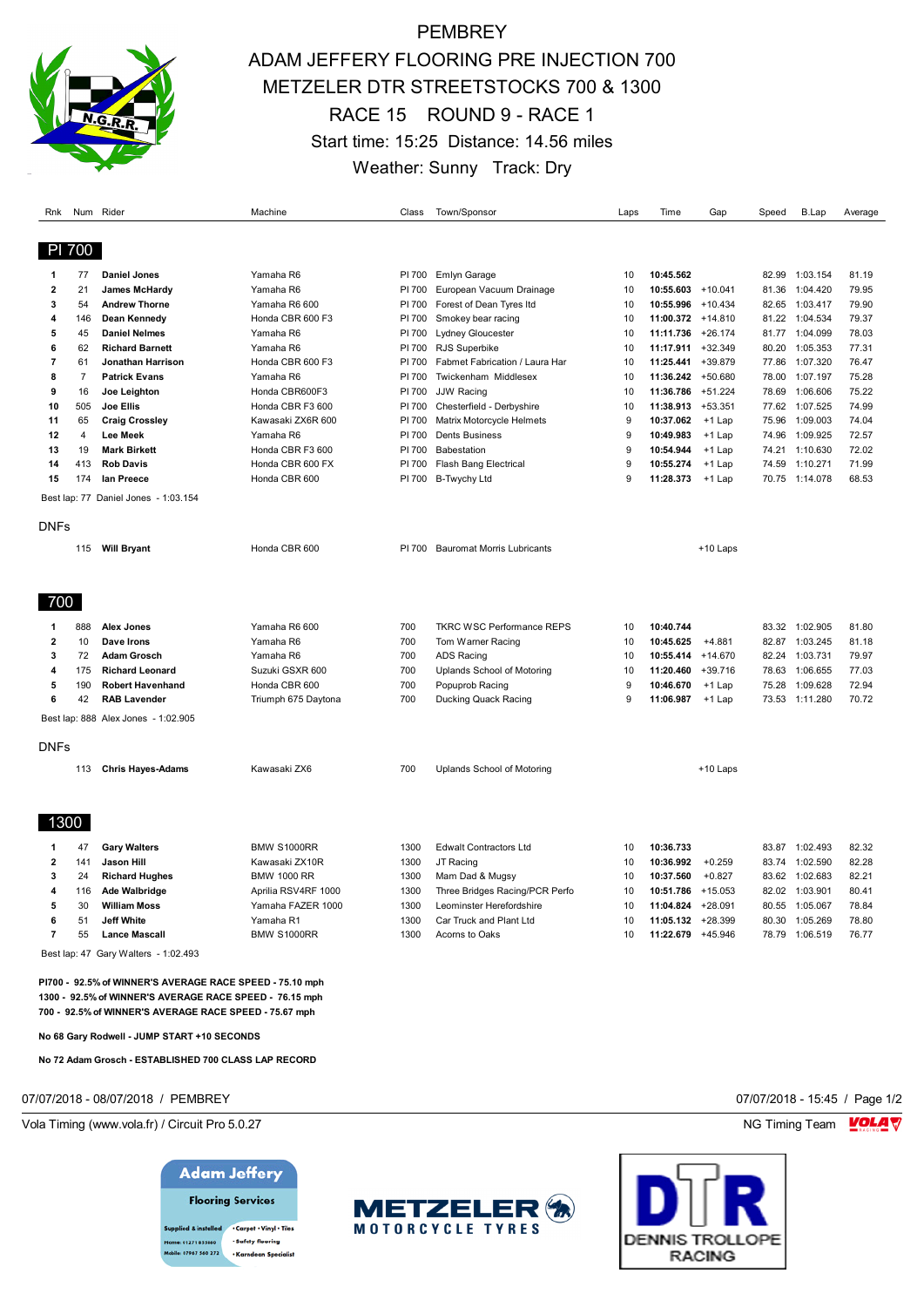PEMBREY

ADAM JEFFERY FLOORING PRE INJECTION 700 METZELER DTR STREETSTOCKS 700 & 1300 RACE 15 ROUND 9 - RACE 1 Start time: 15:25 Distance: 14.56 miles Weather: Sunny Track: Dry

**No 141 Jason Hill - ESTABLISHED 1300 CLASS LAP RECORD No 31 Wayne Pither - ESTABLISHED PI700 CLASS LAP RECORD No 121 Owen Hunt - ESTABLISHED PI1300 CLASS LAP RECORD**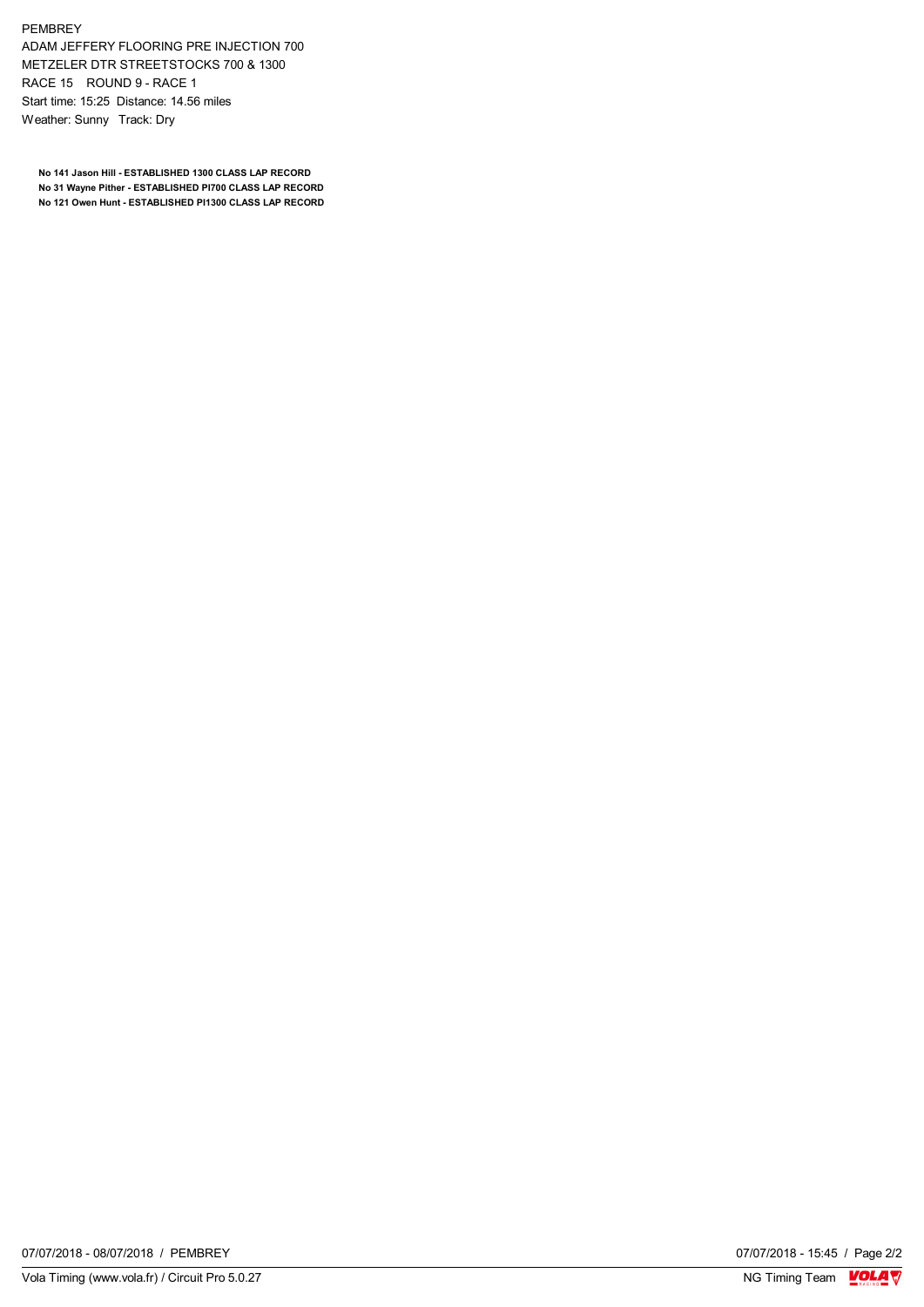

 Adam Grosch **START** 

 **1:04.031 1:03.731** 1:04.863 1:04.565 1:04.444 1:05.944 1:05.267 1:06.226 1:05.379

# **PEMBREY** ADAM JEFFERY FLOORING PRE INJECTION 700 METZELER DTR STREETSTOCKS 700 & 1300 RACE 15 ROUND 9 - RACE 1 LAP TIMES

| Lap | Time     |
|-----|----------|
|     |          |
| 1   |          |
| 2   | 1:05.546 |
| 3   | 1:06.362 |
| 4   | 1:05.007 |
| 5   | 1:04.913 |
| 6   | 1:04.228 |
| 7   | 1.04532  |
| 8   | 1 04 479 |
| 9   | 1:04 569 |
| 10  | 1:03.417 |
|     |          |

 Craig Crossley START

> **1:10.598 1:10.520** 1:11.410 **1:09.835 1:09.300 1:09.003** 1:09.129 1:09.079

 Daniel Jones **START** 

> **1:03.807 1:03.154** 1:03.364 1:03.278 1:03.880 1:03.984 1:04.420 1:04.901 1:05.234

 Daniel Nelmes **START** 

 **1:05.852** 1:06.311

 $\overline{1}$ 

| Lap | Time     |
|-----|----------|
|     |          |
| 4   | 1:05.283 |
| 5   | 1:05.219 |
| 6   | 1:04.600 |
| 7   | 1:04.099 |
| 8   | 1:04 951 |
| 9   | 1:04.629 |
| 10  | 1:18.138 |
|     |          |

| Dave Irons |              |
|------------|--------------|
|            | <b>START</b> |
| 1          |              |
| 2          | 1:04.077     |
| 3          | 1:03.245     |
| 4          | 1:03.445     |
| 5          | 1.03465      |
| 6          | 1:03.731     |
| 7          | 1.05110      |
| 8          | 1:04.045     |
| 9          | 1:04.921     |
| 10         | 1:04 884     |
|            |              |

| Dean Kennedy |              |  |
|--------------|--------------|--|
|              | <b>START</b> |  |
| 1            |              |  |
| 2            | 1:05.525     |  |
| 3            | 1:05.913     |  |
| 4            | 1:05.180     |  |
| 5            | 1.05418      |  |
| 6            | 1:04.534     |  |
| 7            | 1.04575      |  |
| 8            | 1.04649      |  |
| 9            | 1.04597      |  |
| 10           | 1:06.309     |  |

| <b>Gary Walters</b> |          |  |  |
|---------------------|----------|--|--|
| START               |          |  |  |
| 1                   |          |  |  |
| 2                   | 1:02.588 |  |  |
| 3                   | 1:02 871 |  |  |
| 4                   | 1:03:067 |  |  |
| 5                   | 1:02.493 |  |  |

| Ade Walbridge |              |  |
|---------------|--------------|--|
|               | <b>START</b> |  |
| 1             |              |  |
| 2             | 1:04.644     |  |
| 3             | 1:04.956     |  |
| 4             | 1:03.901     |  |
| 5             | 1:04.937     |  |
| 6             | 1:04.295     |  |
| ⇁             | 1.0100       |  |

| 7  | 1:04 668 |  |
|----|----------|--|
| 8  | 1:04 238 |  |
| 9  | 1:04.057 |  |
| 10 | 1:04 863 |  |
|    |          |  |

| Alex Jones   |            |  |  |
|--------------|------------|--|--|
| <b>START</b> |            |  |  |
| 1            |            |  |  |
| 2            | 1:03.055   |  |  |
| 3            | 1:03.939   |  |  |
| 4            | 1:03.332   |  |  |
| 5            | 1:03.059   |  |  |
| 6            | 1:02.905   |  |  |
| 7            | $1.04$ 135 |  |  |
| 8            | 1.04.317   |  |  |
| 9            | 1:03.980   |  |  |
| 10           | 1:03.794   |  |  |
|              |            |  |  |

### Andrew Thorne

#### START

07/07/2018 - 08/07/2018 / PEMBREY 07/07/2018 - 15:41 / Page 1/3

Vola Timing (www.vola.fr) / Circuit Pro 5.0.27 NG Timing Team NG Timing Team NG Timing Team NG Timing Team NG

## **Adam Jeffery**

**Flooring Services** upplied & installed . Carpet . Vinyl . Tiles · Safety flooring 01271 855860 .<br>ile: 07967 560 272 - Karndean Specialis



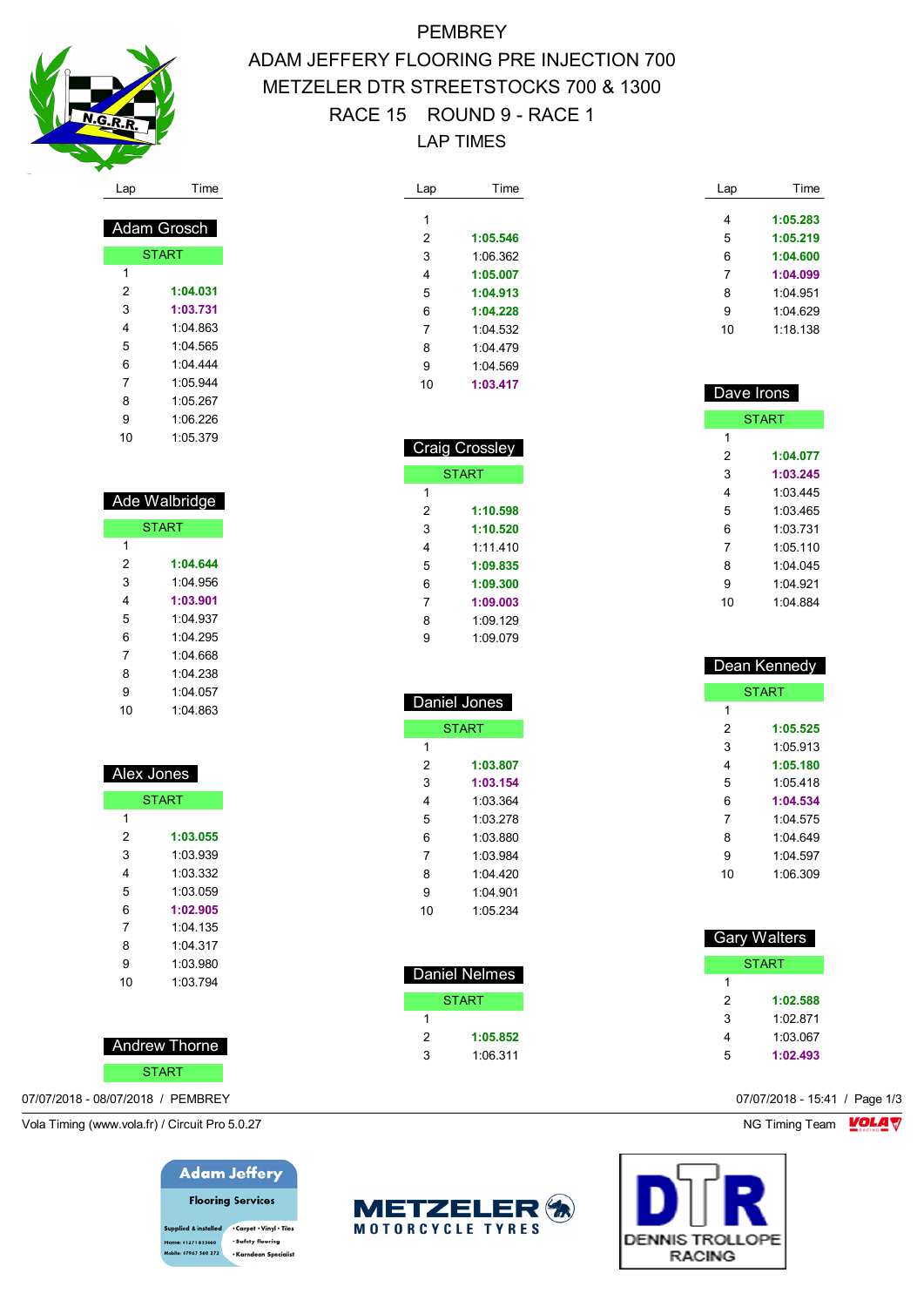#### PEMBREY ADAM JEFFERY FLOORING PRE INJECTION 700 METZELER DTR STREETSTOCKS 700 & 1300 RACE 15 ROUND 9 - RACE 1 LAP TIMES

| Lap | Time     |
|-----|----------|
|     |          |
| 6   | 1.02574  |
| 7   | 1.03747  |
| 8   | 1:03.723 |
| 9   | 1:03.225 |
| 10  | 1:03.332 |
|     |          |

| lan Pree <u>ce</u> |          |  |  |
|--------------------|----------|--|--|
| <b>START</b>       |          |  |  |
| 1                  |          |  |  |
| 2                  | 1:14.179 |  |  |
| 3                  | 1:14.078 |  |  |
| 4                  | 1.14 154 |  |  |
| 5                  | 1.14517  |  |  |
| 6                  | 1.17400  |  |  |
| 7                  | 1:16.994 |  |  |
| 8                  | 1.15976  |  |  |
| 9                  | 1:16.620 |  |  |

## James McHardy **START**

| 1  |          |
|----|----------|
| 2  | 1:04.763 |
| 3  | 1:04.708 |
| 4  | 1:04.486 |
| 5  | 1.04621  |
| 6  | 1.04591  |
| 7  | 1:04 780 |
| ጸ  | 1:04.420 |
| 9  | 1:06.090 |
| 10 | 1:05.362 |

### Jason Hill

| <b>START</b> |          |  |
|--------------|----------|--|
| 1            |          |  |
| 2            | 1:02.665 |  |
| 3            | 1:03.239 |  |
| 4            | 1:03.690 |  |
| 5            | 1:02.622 |  |
| 6            | 1:02.590 |  |
| 7            | 1:03.234 |  |
| 8            | 1:03.696 |  |
| 9            | 1:03.216 |  |
| 10           | 1:03.254 |  |

| Jeff White |              |
|------------|--------------|
|            | <b>START</b> |
| 1          |              |
| 2          | 1:05.895     |
| 3          | 1:05.805     |
|            | 1:05.567     |

| Lap | Time     |
|-----|----------|
| 5   | 1:07.033 |
| 6   | 1:05.269 |
| 7   | 1:05.449 |
| 8   | 1:06 358 |
| 9   | 1:05.404 |
| 10  | 1:06.042 |
|     |          |

Joe Ellis

**START** 

 **1:10.156** 1:10.197 **1:09.905 1:09.207 1:09.165 1:07.815 1:07.580 1:07.525** 1:07.703

| Lap | Time     |
|-----|----------|
|     |          |
| 3   | 1:06.669 |
| 4   | 1:06.759 |
| 5   | 1:07.787 |
| 6   | 1:07.328 |
| 7   | 1:06.829 |
| 8   | 1:06.743 |
| 9   | 1:06.519 |
| 10  | 1:07.511 |

| Lee Meek |              |
|----------|--------------|
|          | <b>START</b> |
| 1        |              |
| 2        | 1:12.316     |
| 3        | 1:11.491     |
| 4        | 1:10.794     |
| 5        | 1:10.508     |
| 6        | 1:10.293     |
| 7        | 1:09.925     |
| 8        | 1:12.043     |
| 9        | 1:10.810     |

| Joe Leighton |          |  |
|--------------|----------|--|
| <b>START</b> |          |  |
| 1            |          |  |
| 2            | 1:08.882 |  |
| 3            | 1.09754  |  |
| 4            | 1.10036  |  |
| 5            | 1.09.934 |  |
| 6            | 1:08.037 |  |
| 7            | 1.08084  |  |
| 8            | 1:07.366 |  |
| 9            | 1:07 388 |  |
| 10           | 1:06.606 |  |
|              |          |  |

| Jonathan Harrison |              |  |
|-------------------|--------------|--|
|                   | <b>START</b> |  |
| 1                 |              |  |
| 2                 | 1:07.433     |  |
| 3                 | 1.08197      |  |
| 4                 | 1:08 133     |  |
| 5                 | 1:07.518     |  |
| 6                 | 1.08109      |  |
| 7                 | 1.07.959     |  |
| 8                 | 1.07519      |  |
| 9                 | 1:07 609     |  |
| 10                | 1:07.320     |  |

|   | Lance Mascall |
|---|---------------|
|   | START         |
|   |               |
| 2 | 1:08.972      |

| Mark Birkett |          |
|--------------|----------|
| <b>START</b> |          |
| 1            |          |
| 2            | 1:11.769 |
| 3            | 1:12 156 |
| 4            | 1.12701  |
| 5            | 1.11980  |
| 6            | 1:11.203 |
| 7            | 1:11.302 |
| 8            | 1:11.734 |
| 9            | 1:10.630 |

| Patrick Evans |  |
|---------------|--|
| <b>START</b>  |  |
|               |  |
| 1:09.721      |  |
| 1:09.059      |  |
| 1:08.569      |  |
| 1:08.607      |  |
| 1.09.079      |  |
| 1:08.072      |  |
| 1:07.478      |  |
| 1:07.543      |  |
| 1:07.197      |  |
|               |  |

| RAB Lavender |          |
|--------------|----------|
|              | START    |
|              |          |
| 2            | 1:12.193 |

07/07/2018 - 08/07/2018 / PEMBREY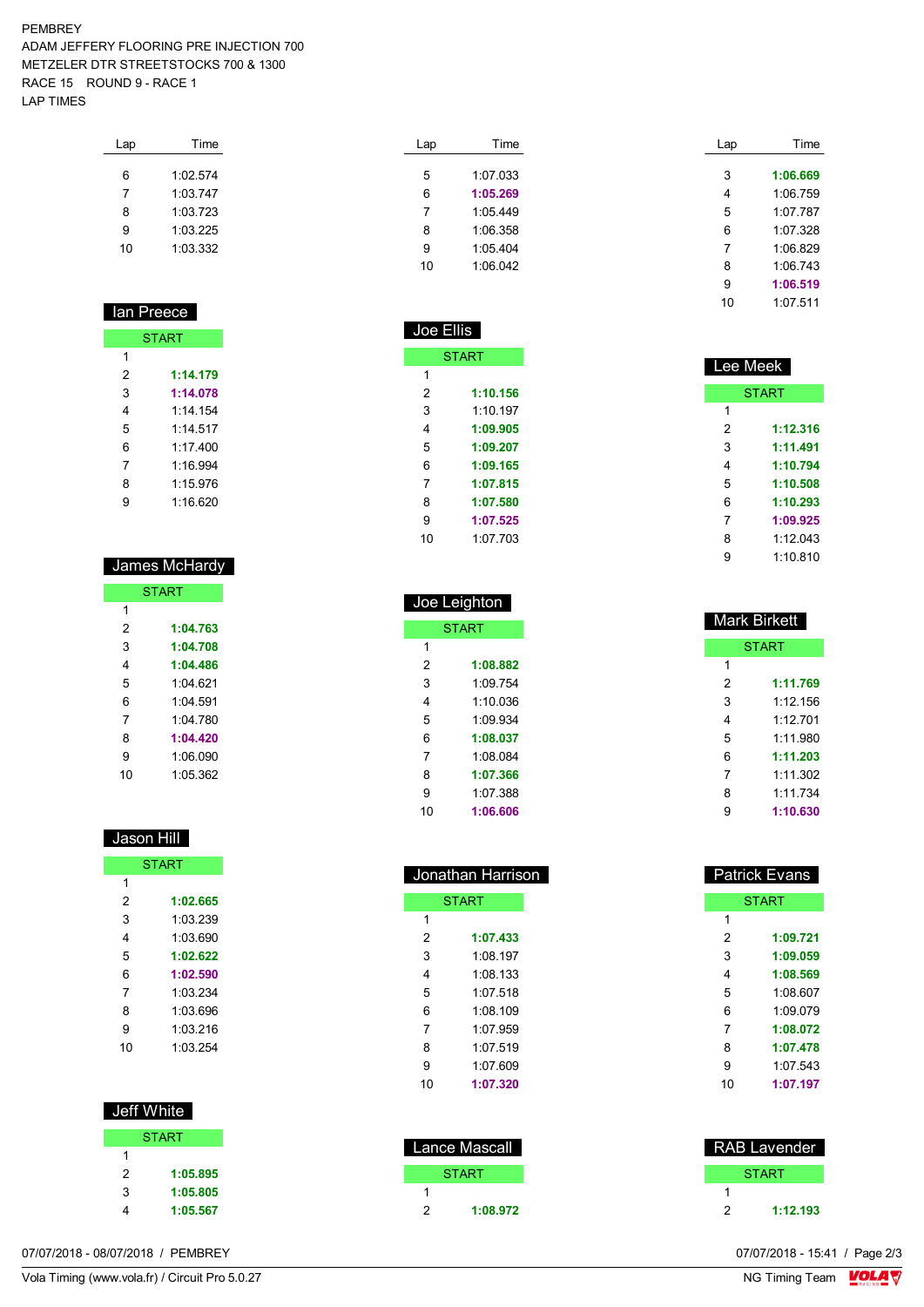### PEMBREY ADAM JEFFERY FLOORING PRE INJECTION 700 METZELER DTR STREETSTOCKS 700 & 1300 RACE 15 ROUND 9 - RACE 1 LAP TIMES

| Lap | Time     |  |
|-----|----------|--|
|     |          |  |
| 3   | 1:12.368 |  |
| 4   | 1:11.280 |  |
| 5   | 1:13.354 |  |
| 6   | 1:12.535 |  |
| 7   | 1:14.540 |  |
| 8   | 1.14064  |  |
| g   | 1.13.366 |  |
|     |          |  |

# Richard Barnett

| <b>START</b> |          |
|--------------|----------|
| 1            |          |
| 2            | 1:07.453 |
| 3            | 1:06.674 |
| 4            | 1:06.546 |
| 5            | 1:06.879 |
| 6            | 1:05.353 |
| 7            | 1:06.945 |
| 8            | 1:06.678 |
| 9            | 1:05.540 |
| 10           | 1:06.262 |

| <b>Richard Hughes</b> |          |  |
|-----------------------|----------|--|
| <b>START</b>          |          |  |
| 1                     |          |  |
| 2                     | 1:02.987 |  |
| 3                     | 1.03.583 |  |
| 4                     | 1:03.542 |  |
| 5                     | 1:02.719 |  |
| 6                     | 1:02.683 |  |
| 7                     | 1:03.842 |  |
| 8                     | 1:04.225 |  |
| 9                     | 1:03.529 |  |
| 10                    | 1.02.763 |  |

| <b>Richard Leonard</b> |              |  |
|------------------------|--------------|--|
|                        | <b>START</b> |  |
| 1                      |              |  |
| 2                      | 1:07.740     |  |
| 3                      | 1:07.525     |  |
| 4                      | 1.07 702     |  |
| 5                      | 1:07.326     |  |
| 6                      | 1:07.533     |  |
| 7                      | 1:07.017     |  |
| 8                      | 1:06.655     |  |
| 9                      | 1:06.934     |  |
| 10                     | 1.07.621     |  |
|                        |              |  |



| 07/07/2018 - 08/07/2018 / PEMBREY | 07/07/2018 - 15:41 / Page 3/3 |
|-----------------------------------|-------------------------------|
|-----------------------------------|-------------------------------|

| Lap | Time     |
|-----|----------|
|     |          |
| 2   | 1:12.050 |
| 3   | 1:11.789 |
| 4   | 1.12410  |
| 5   | 1.12 169 |
| 6   | 1:11.055 |
| 7   | 1.11248  |
| 8   | 1:11.870 |
| 9   | 1:10,271 |
|     |          |

|   | <b>Robert Havenhand</b> |
|---|-------------------------|
|   | <b>START</b>            |
| 1 |                         |
| 2 | 1:11.139                |
| 3 | 1:09.628                |
| 4 | 1.10829                 |
| 5 | 1.09.902                |
| 6 | 1:10.977                |
| 7 | 1.11626                 |
| 8 | 1.11910                 |
| g | 1.10515                 |
|   |                         |

| START        |
|--------------|
| 1            |
|              |
|              |
| William Moss |
| <b>START</b> |

Will Bryant

| 1  |          |
|----|----------|
| 2  | 1:05.959 |
| 3  | 1:05.283 |
| 4  | 1:05.067 |
| 5  | 1 05 435 |
| 6  | 1.0511   |
| 7  | 1:05.569 |
| 8  | 1:06.383 |
| g  | 1:05.540 |
| 10 | 1:05.915 |
|    |          |